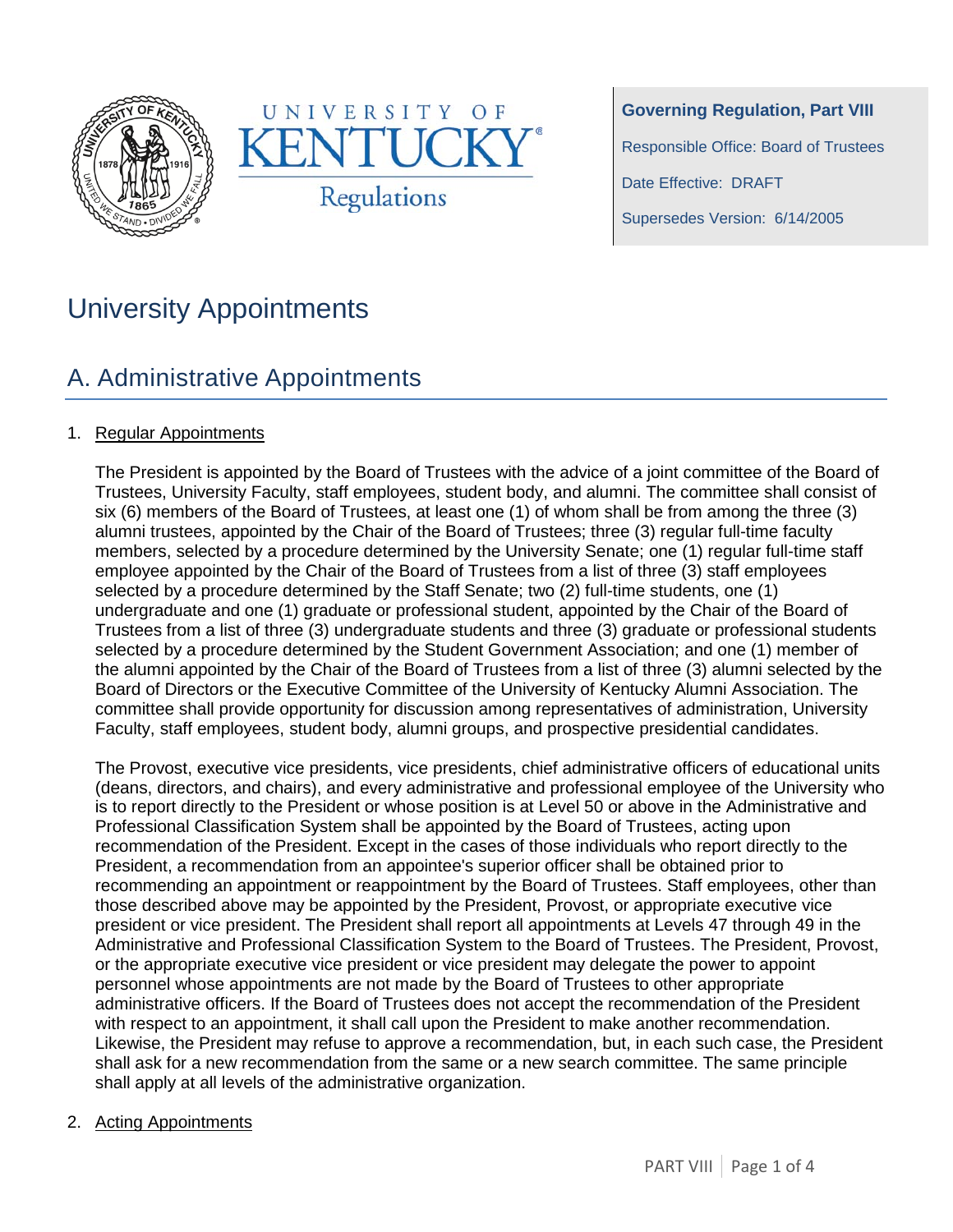When vacancies occur in administrative positions other than the presidency, the President or the Provost or the appropriate executive vice president or vice president may appoint acting officers to fill the positions until it is possible to make regular appointments by the established procedure. When the officer is one who does not report directly to the President, the President or the Provost, or an executive vice president or a vice president, as appropriate, shall request a recommendation from that officer's superior. Acting appointments shall be for a maximum term of one (1) year; however, reappointments may be made after a satisfactory review. All appointments of acting officers shall be reported to the Board of Trustees. With the approval of the next higher administrative level, a regular administrative officer may designate a temporary officer to service in an acting capacity for a period not to exceed four (4) months while the regular officer is away from campus on University business or approved leave.

If the officer administers a college, center, school, or department, the Provost also shall request a recommendation on matters of acting appointment or acting reappointment from a committee which includes faculty members from that unit.

In the selection of an acting Provost, the President shall request a recommendation from a committee which includes faculty members and also recommendations from the University Senate Council.

The search processes for an acting provost or chief administrative officers of colleges, schools, departments and centers shall include the participation of staff employees of the unit, and shall provide for the participation of other affected groups as appropriate.

#### 3. Search Committees

Recommendations on the appointment of a Provost or of the chief administrative officers of all educational units of the University shall be made after advice from search committees.

When vacancies in administrative positions are anticipated, search committees shall be appointed sufficiently in advance of the vacancy to avoid the appointment of an acting administrator.

When unanticipated vacancies occur, search committees shall be appointed as soon as the established procedures for appointment can be carried out. The selection of faculty members for membership on search committees for administrative appointments above the level of dean shall be made after consultation with the University Senate Council.

Recommendations of the search committee shall be transmitted to the President through the established administrative channels, along with the recommendation of the administrative officer responsible for the appointment. Recommendations on the appointment or reappointment of a chair of an academic department or division, or for the dean of a college or the director of a school that does not contain departments or divisions, shall be accompanied by written statements from at least the tenured members of the college, school, department or division.

Search committees for deans of colleges shall be appointed by the Provost after consultation with the University Senate Council, and either the faculty or elected faculty council of the college.

Search committees for directors of schools shall be appointed by the deans of the colleges after consultation with the appropriate bodies as these bodies are identified in the rules of the respective school faculty.

Search committees for chairs of academic departments shall be appointed by the deans of the colleges after consultation with (1) the associate dean or director of the school within the college if the department is in such a school; (2) the faculty of the department; and (3) the Dean of the Graduate School if the department is involved in a graduate program.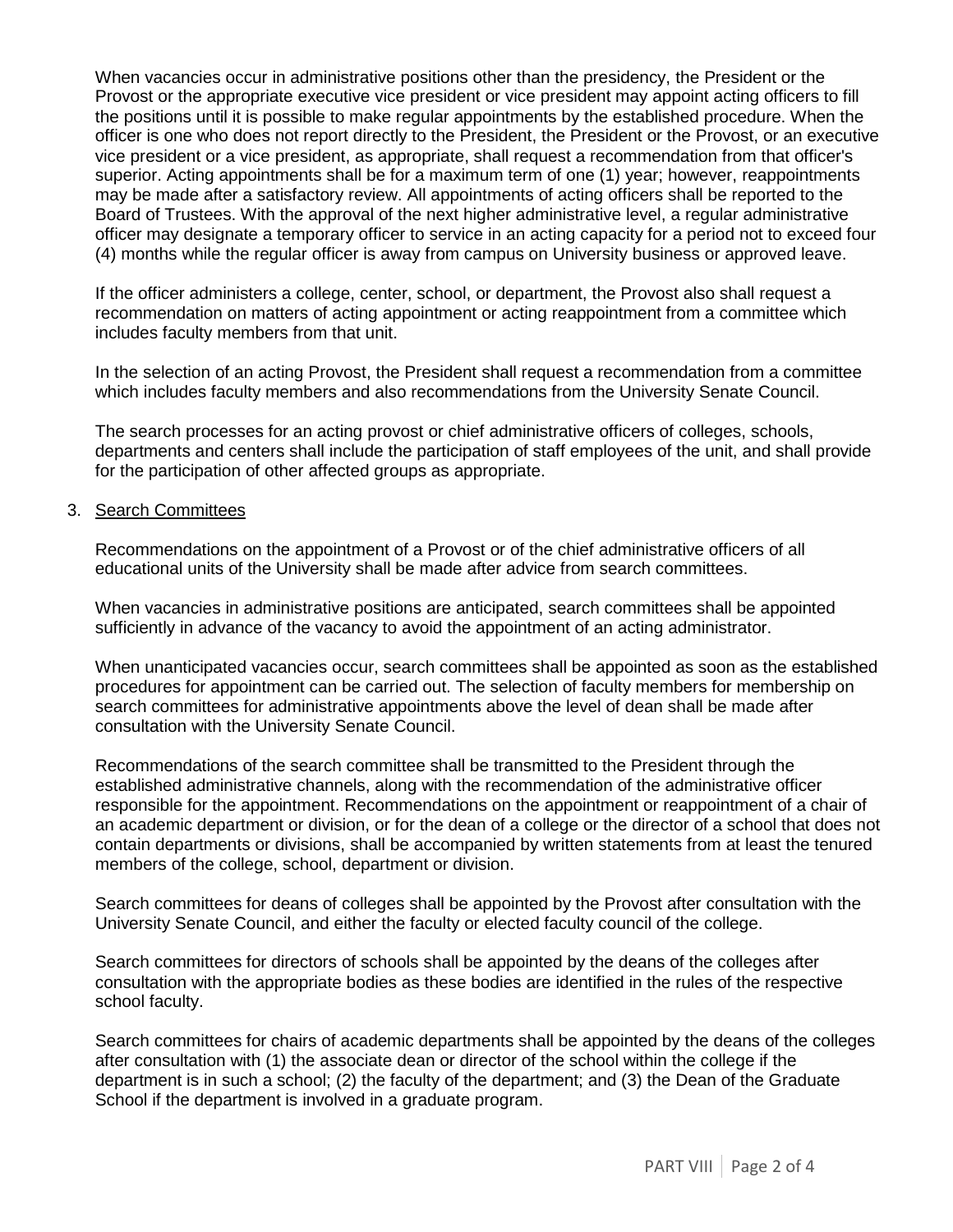Search committees for directors of interdisciplinary research centers or institutes or interdisciplinary instructional programs shall be appointed, after consultation with the appropriate bodies, by the **Executive** Vice President for Research, or other officer to whom administrative responsibility has been delegated.

The search processes for a provost or for chief administrative officers of colleges, schools, departments and centers shall include the participation of staff employees of the unit and shall provide for the participation of other affected groups, as appropriate.

#### 4. Terms of Chairs and Directors

#### (a) Department Chairs

The term of a department chair's appointment shall be four (4) years, except in the Colleges of Agriculture, Dentistry, Medicine, Nursing, and Pharmacy where it shall be six (6) years.

Ordinarily, a department faculty member will be asked to serve as chair for only one (1) term. A chair may be reappointed, however, when the faculty advisory committee appointed to review the work of the department  $(AR 1:4H-1.0-6)$  finds that the particular circumstances and needs of the department make such a reappointment desirable. Reappointment beyond the second term may occur under exceptional circumstances when it is deemed to be in the best interests of the University. This practice may vary from discipline to discipline.

#### (b) Chairs of Interdisciplinary Instruction Programs

Insofar as applicable, the rules for the appointment and reappointment of a department chair shall apply also to the appointment and reappointment of a chair of an interdisciplinary instructional program.

#### (c) Directors of Multidisciplinary Research Centers and Institutes

The director of a multidisciplinary research center or institute shall be appointed for a term of six (6) years. A director may be reappointed, however, when an ad hoc committee appointed to review and evaluate the center or institute (AR 1:4) finds that the particular circumstances and needs of the center or institute make such a reappointment desirable.

## B. Academic Appointments, Reappointments, Promotions, and Granting of Tenure

All appointments and promotions of faculty members to positions which involve (1) an actual or equivalent academic rank of associate professor or professor, (2) tenure, or (3) an initial salary above \$100,000 shall be made by the Board of Trustees, acting upon recommendation of the President. Appointments and promotions of faculty members to positions which involve an actual or equivalent academic rank below associate professor and an initial salary not exceeding \$100,000 shall be made by the President who shall report such actions to the Board of Trustees.

The President may delegate the authority to make appointments and promotions that do not require approval by the Board of Trustees. The President, following consultation with the University Senate Council, shall establish such review systems as are appropriate to assist the President, or other appropriate administrative officers designated by the President, in making informed judgments concerning academic appointments, reappointments, promotions, and granting of tenure.